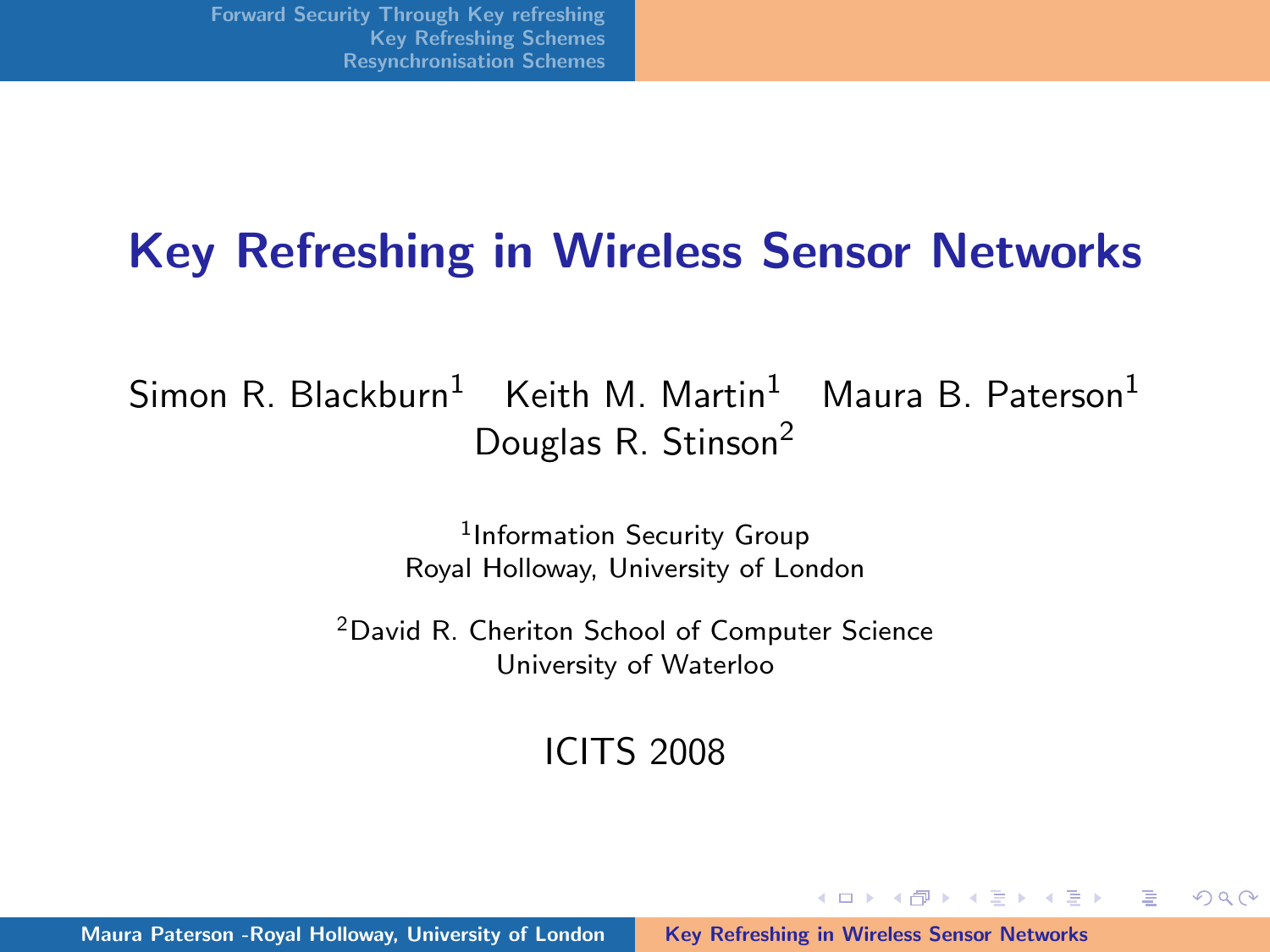[Forward Security Through Key refreshing](#page-2-0) [Key Refreshing Schemes](#page-5-0) [Resynchronisation Schemes](#page-9-0)

### **Outline**

#### [Forward Security Through Key Refreshing](#page-2-0)

[Key Refreshing Schemes](#page-5-0)

[Resynchronisation Schemes](#page-9-0)

Maura Paterson -Royal Holloway, University of London [Key Refreshing in Wireless Sensor Networks](#page-0-0)

イロメ イ部メ イヨメ イヨメー

重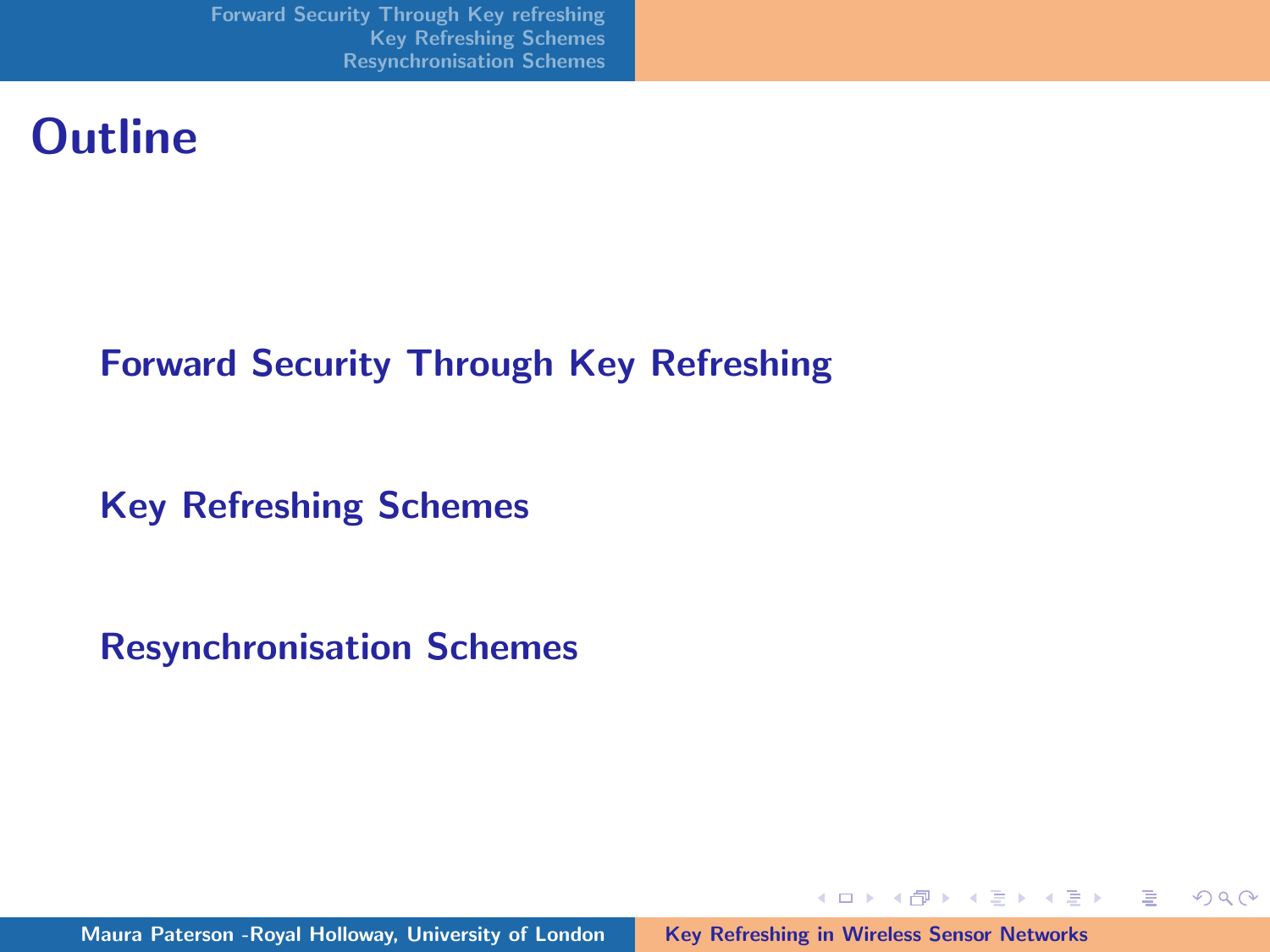# Forward Security in Sensor Networks

- $\triangleright$  Forward security: An adversary who captures a key at time t should not be able to decrypt messages sent with earlier versions of that key.
- $\triangleright$  Forward security can be obtained through key refreshing.
- ▶ Klonowski, Kutyłowski, Ren, Rybarczyk (2007); Mauw, van Vessen, Bos (2006) studied key refreshing for networks in which each key is shared by a pair of nodes.
- $\triangleright$  Keys used in sensor networks may be shared by more than two nodes.

<span id="page-2-0"></span>イロメ イタメ イチメ イチメー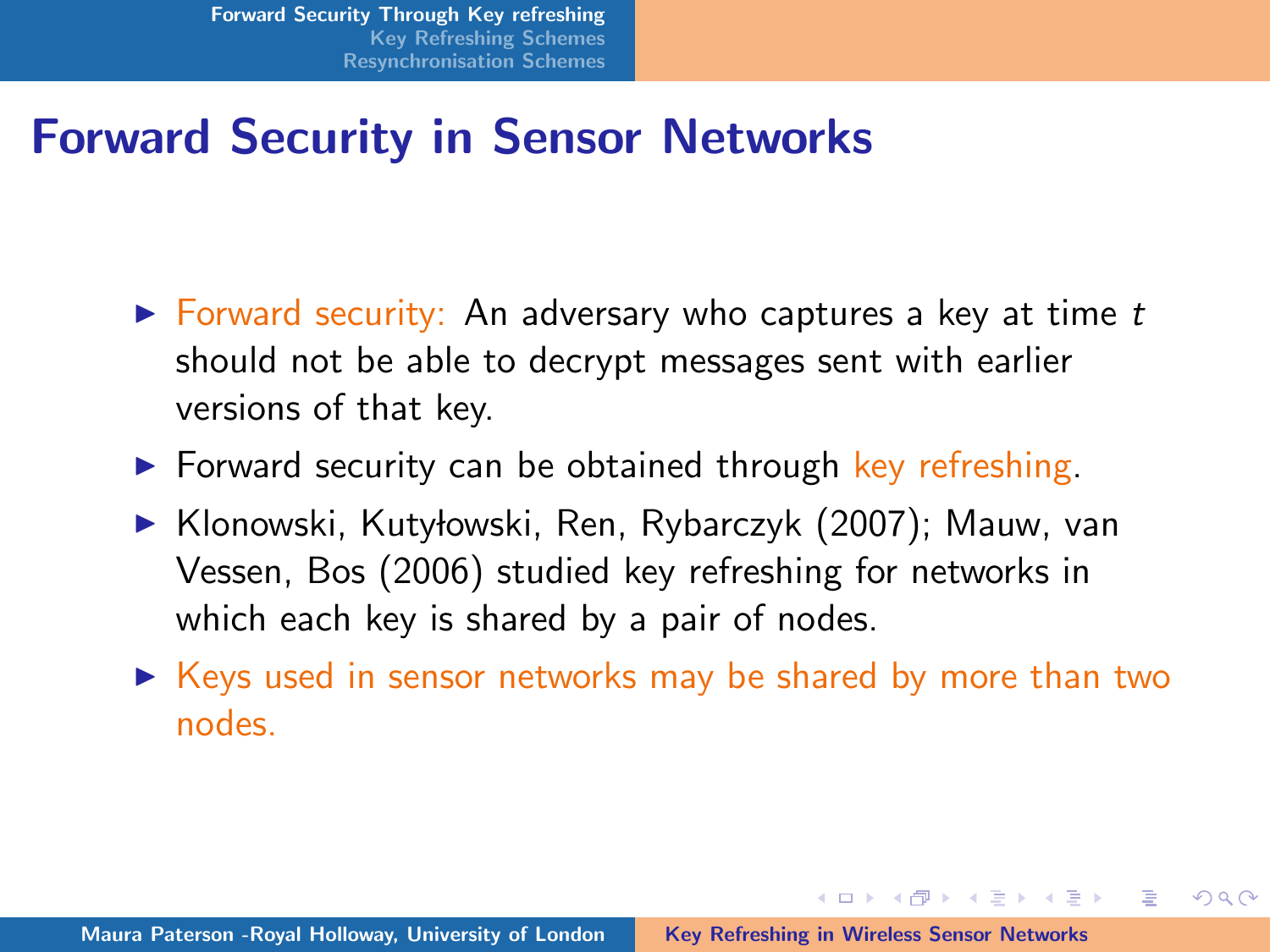# A Standard Technique for Key Refreshing

 $K$  keyspace  $f: K \to K$  one-way function  $k \in \mathcal{K}$  key

 $k \mapsto f(k)$ 

- $\blacktriangleright$  Define  $\text{vn}_k(X) = i$  if user X possesses the key  $f^i(k)$ .
- Alice and Bob can update a shared key  $k$  every time a message is sent, so that  $vn_k(Alice) = vn_k(Bob)$  at all times.

イロメ イタメ イチメ イチメー

へのへ

 $\triangleright$  What happens when other users possess the same key?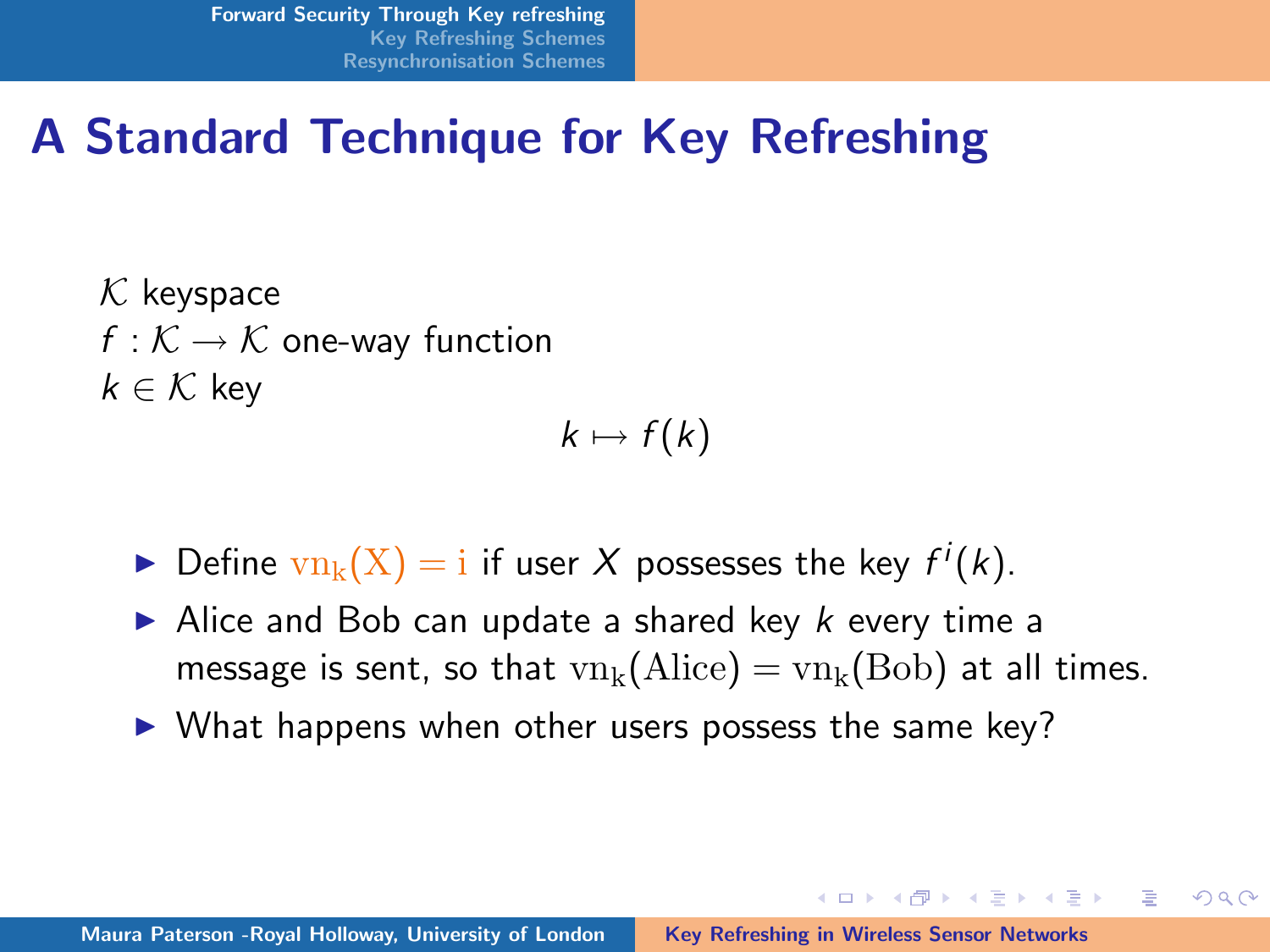[Forward Security Through Key refreshing](#page-2-0) [Key Refreshing Schemes](#page-5-0) [Resynchronisation Schemes](#page-9-0)

### Difficulties in Refreshing Widely Shared Keys

 $\blacktriangleright$  undecipherable messages

$$
\mathbf{B} = \frac{ENC_{f^{13}(k)}(m)}{\text{vn}_k(\text{Alice}) = 13} \quad \text{vn}_k(\text{Bob}) = 13 \quad \text{vn}_k(\text{Cedric}) = 17
$$

 $\triangleright$  degradation of forward security

$$
\text{D}_{\text{vn}_k(\text{Daisy}) = 10 \quad \text{vn}_k(\text{Eric}) = 15 \quad \text{vn}_k(\text{Francis}) = 15}
$$

イロメ イ部メ イヨメ イヨメー

重

 $\Omega$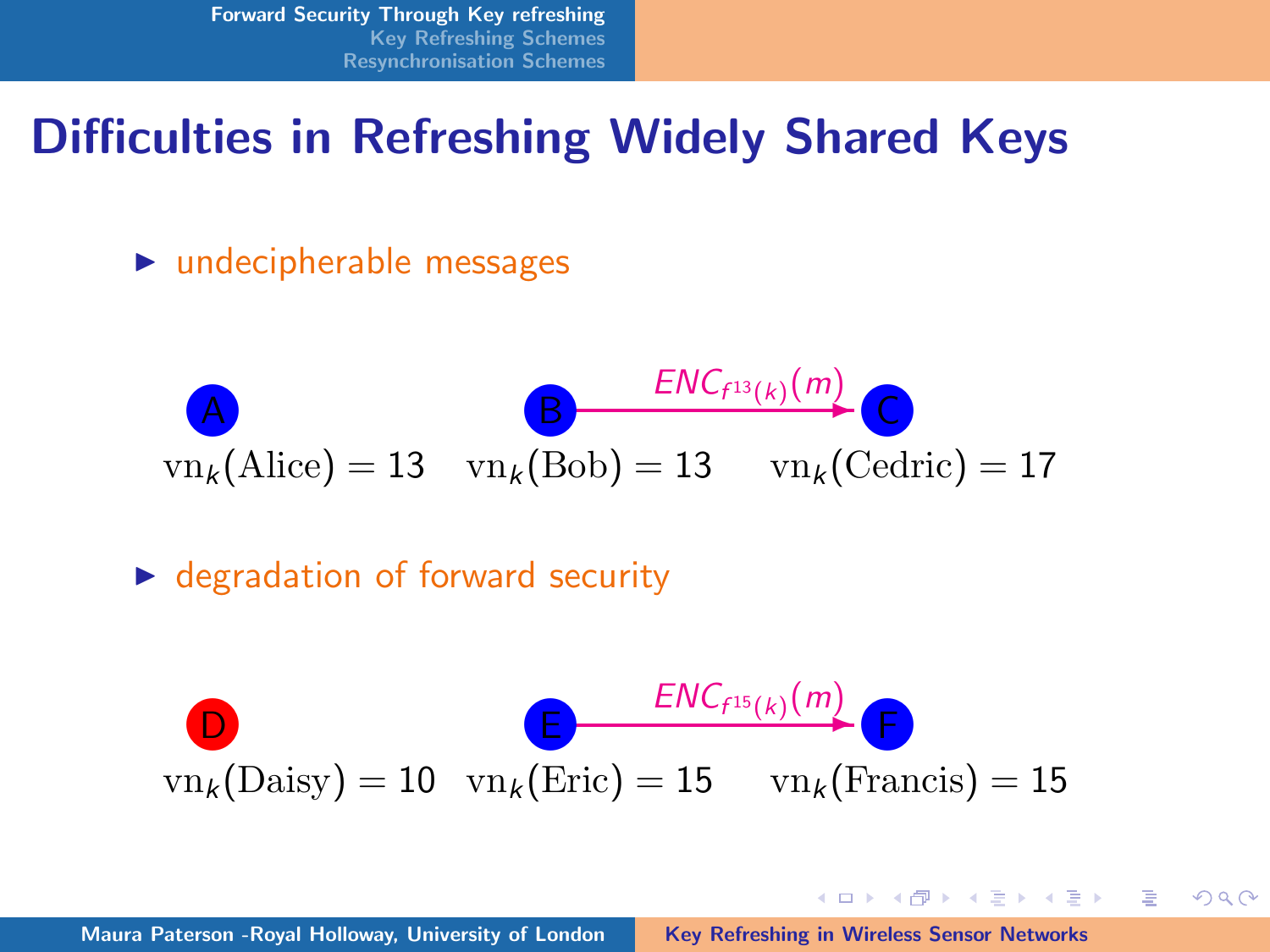# Schemes to Synchronise Key Refreshing

Appropriate techniques will depend on the network environment.

- $\triangleright$  Synchronous key refreshing
	- $\blacktriangleright$  event-driven
	- $\blacktriangleright$  flooded
- $\blacktriangleright$  Asynchronous
	- $\blacktriangleright$  periodic resynchronisation
	- $\blacktriangleright$  resynchronisation by a flood
	- $\triangleright$  resynchronisation via a leader election

イロメ イ押 ビスティスティー

 $\equiv$ 

<span id="page-5-0"></span> $\Omega$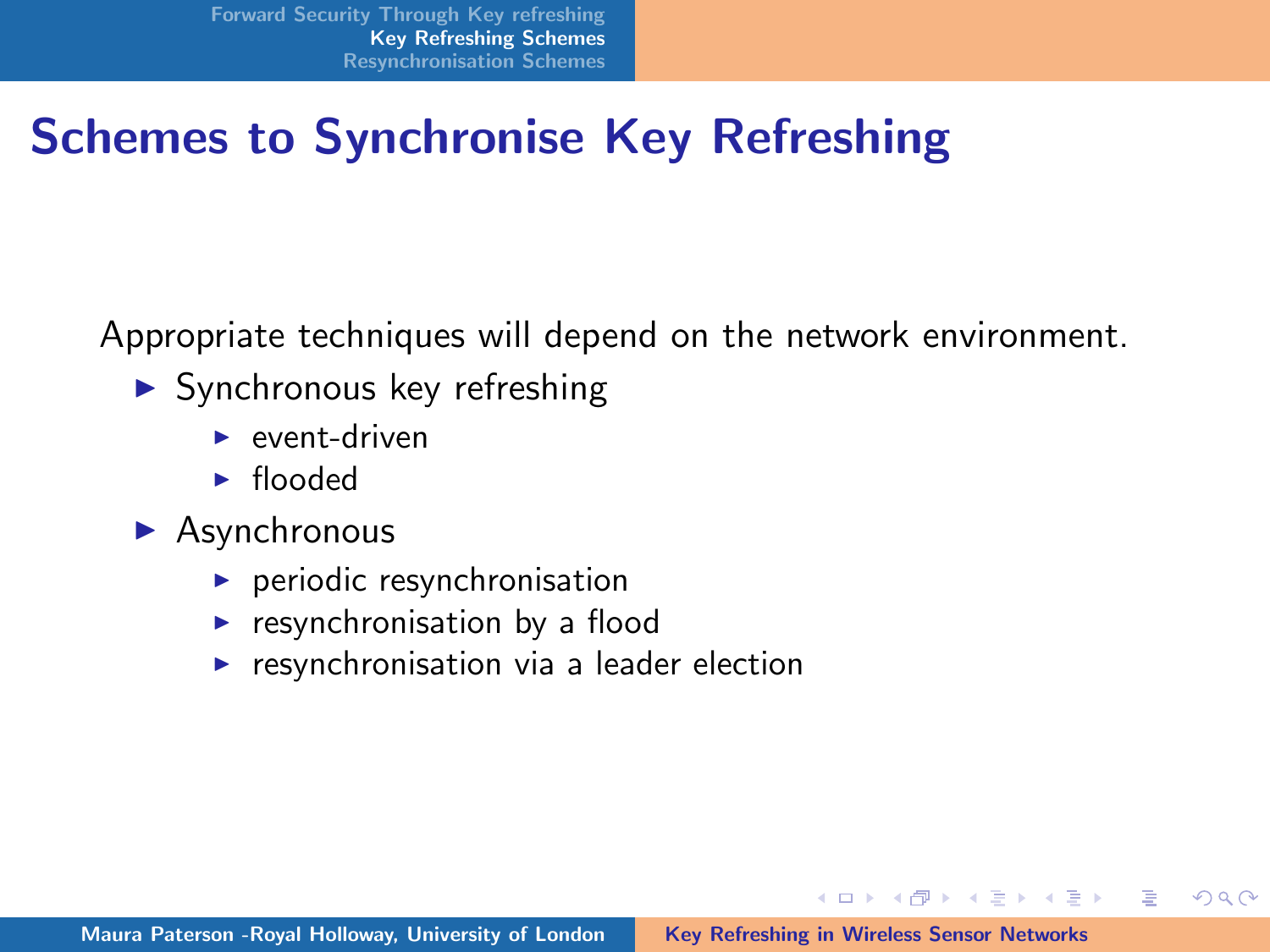# Networks with Synchronised Clocks

#### Scheme (Event-driven refreshing)

Nodes refresh their keys in response to some event that can be observed by the whole network

- $\triangleright$  Clock synchronisation comes at a cost, but may be required by the application.  $e.g.$  intruder detection, volcano monitoring
- $\blacktriangleright$  This form of refreshing incurs no overheads.

イロメ イタメ イチメ イチメー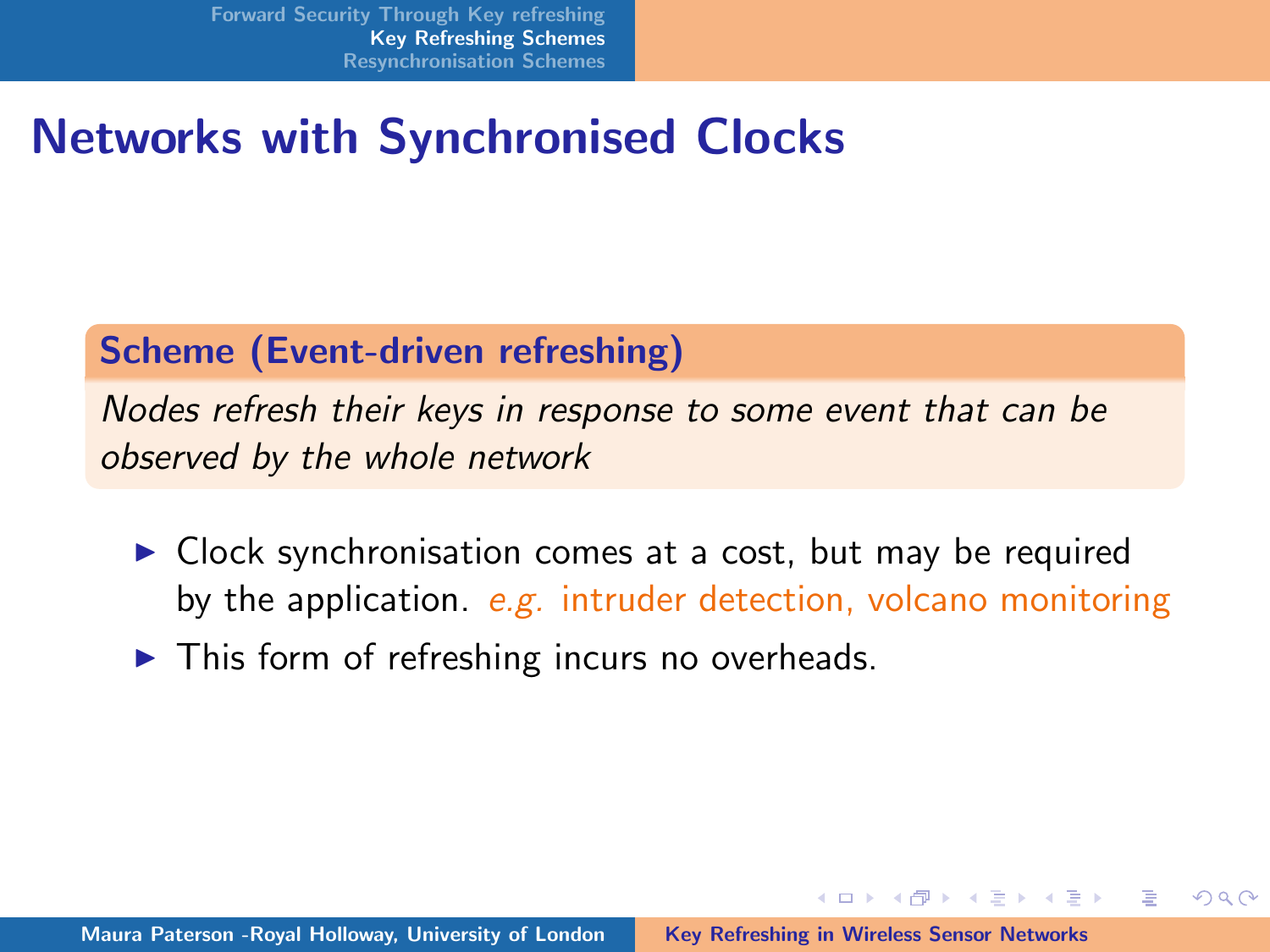# Networks with Frequent Flooding

#### Scheme (Flooded refreshing)

- 1. Before initiating a flood, a node updates its keys.
- 2. A node that receives a flooded message must update the appropriate key in order to decrypt it; it similarly updates all its keys before forwarding the message.
- 3. A node keeps a given version of each key until it broadcasts a message using a higher version number.
- $\triangleright$  As long as neighbours do not broadcast simultaneously this prevents undecipherable messages.
- $\triangleright$  Most appropriate for networks in which flooding is frequent. e.g. a disaster recovery scenario in which real-time updates are flooded to sensors attached to medical personnel

メロメ メ御き メミメ メミメー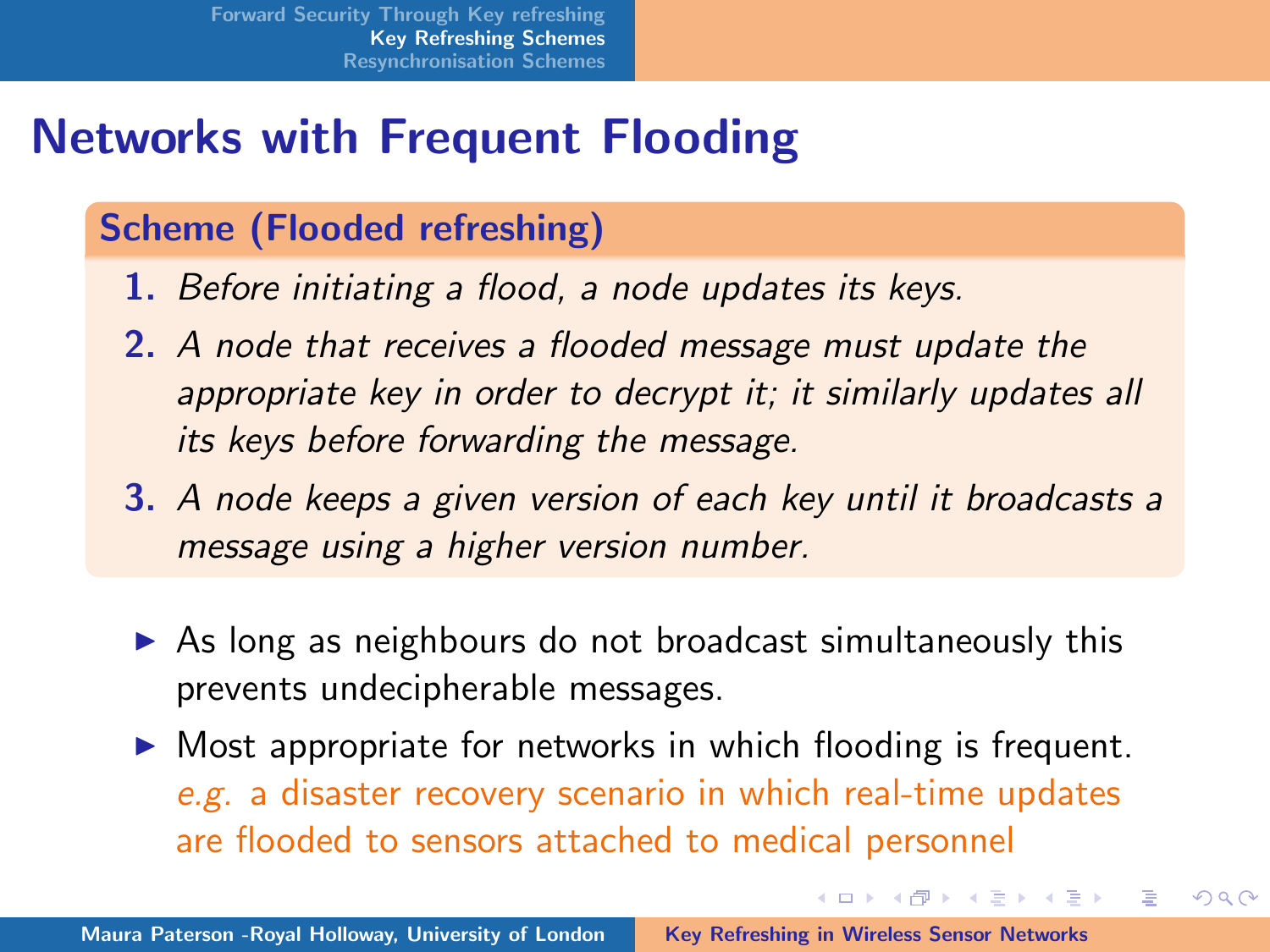# Asynchronous Key Refreshing

#### Scheme (Message-driven refreshing)

1. Alice and Bob exchange  $vn_k(Alice)$  and  $vn_k(Bob)$ . 2.

 $newvn = 1 + max{vn_k(Alice), vn_k(Bob)}$ 

- 3. Alice and Bob apply f to k repeatedly until  $vn_k(\text{Alice}) = vn_k(\text{Bob}) = newvn.$
- $\triangleright$  Works well if all nodes are more-or-less equally active.
- $\triangleright$  To avoid degradation of forward security, it is necessary to resynchronise the version numbers held throughout the network.

イロメ イタメ イチメ イチメー

后

 $\Omega$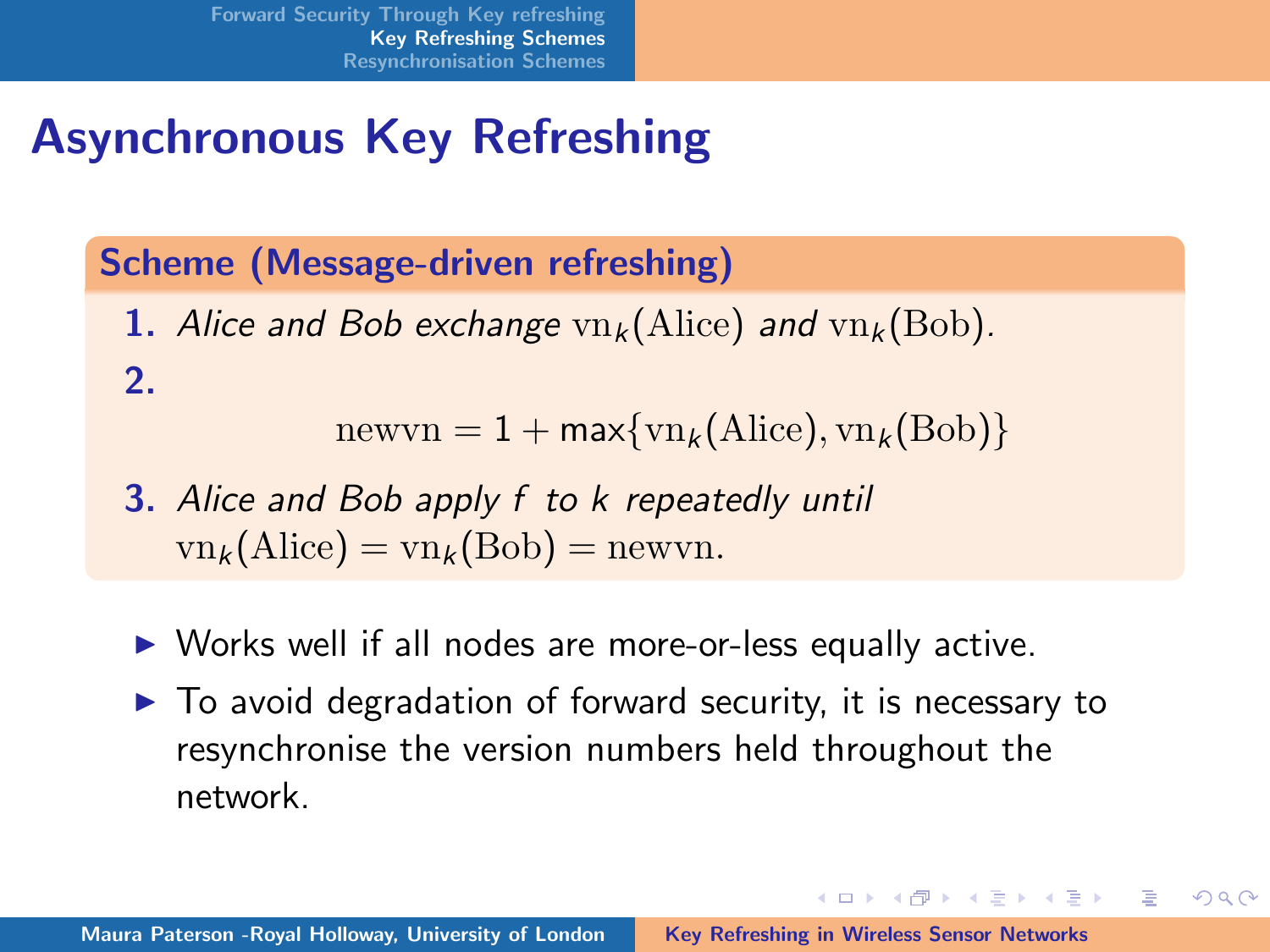# Infrequent Network-Wide Events

#### Scheme

Nodes update keys to a specified version number when the event is detected.

- e.g. nodes could update to version number 100j after the  $j<sup>th</sup>$ occurrence of the event.
- $\triangleright$  Suitable when the amount of traffic between occurrences of the event does not vary greatly and can be reasonably estimated.
- $\triangleright$  e.g. an intruder detection system may be armed/disarmed by a flooded message triggered by the locking/unlocking of a door.

イロメ イタメ イチメ イチメー

<span id="page-9-0"></span>へのへ

 $\blacktriangleright$  Requires no communication overheads.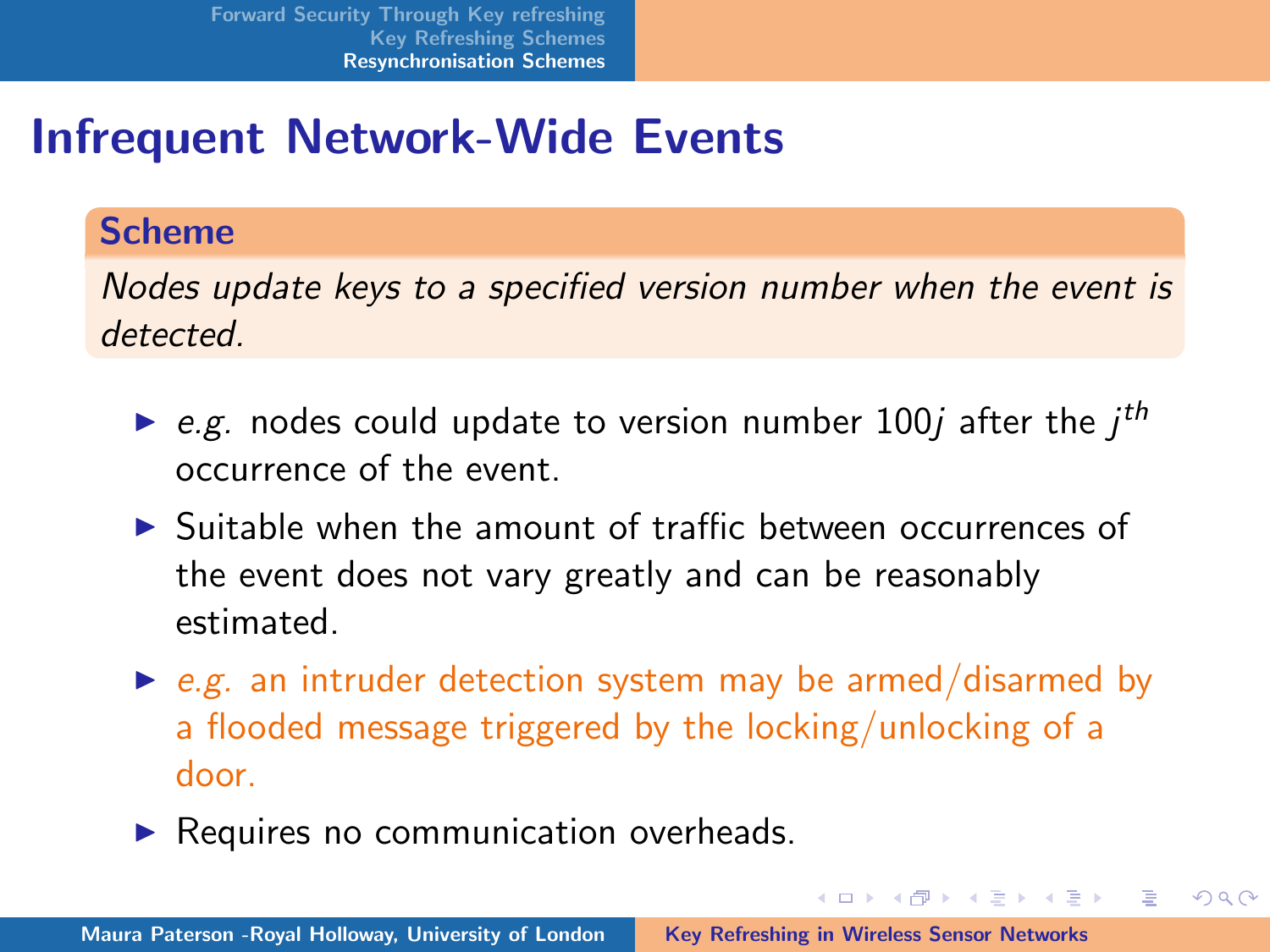# Infrequent Local Events

#### Scheme

The first node to reach a specified version number triggers a flood prompting all nodes to update their keys to that number.

- $\triangleright$  Suitable when there are no network-wide events and the network can only support occasional flooding.
- $\triangleright$  This is the case for networks measuring events that occur locally, and in which there is a low amount of (mostly local) communication between nodes.

イロメ イ押 ビスティスティー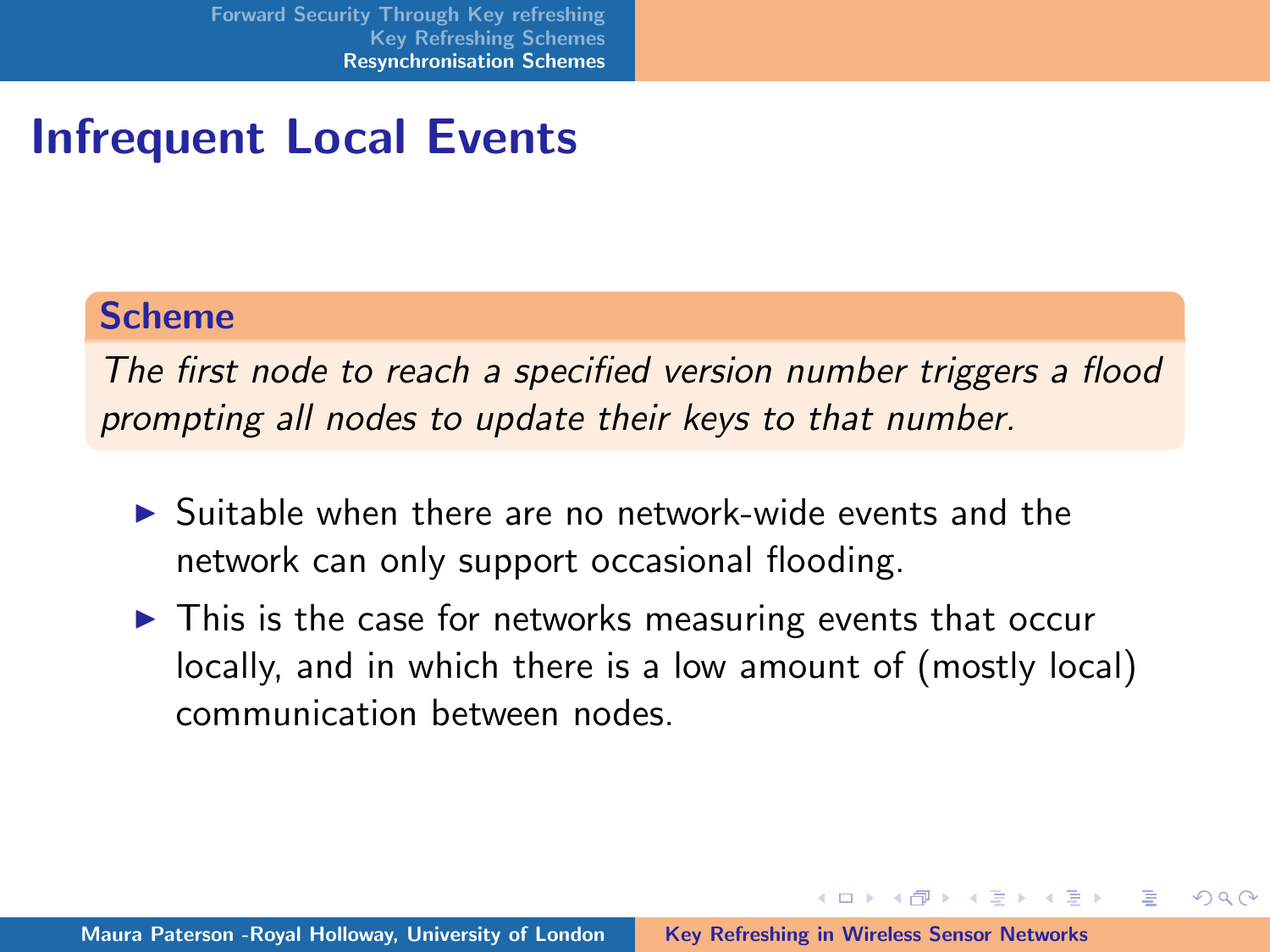# Regular Disconnection

#### Scheme

Nodes periodically execute a leader election protocol to determine the highest version number, then update their keys correspondingly.

- $\triangleright$  Could be used in a network that is temporarily disconnected, to resynchronise the version numbers held in the various components once connectivity is reestablished.
- It can be achieved in time  $O(D)$  with message complexity  $O(DE)$  (where D is the network diameter and E the number of edges,) using a variant of an algorithm due to Peleg.

イロメ イタメ イチメ イチメー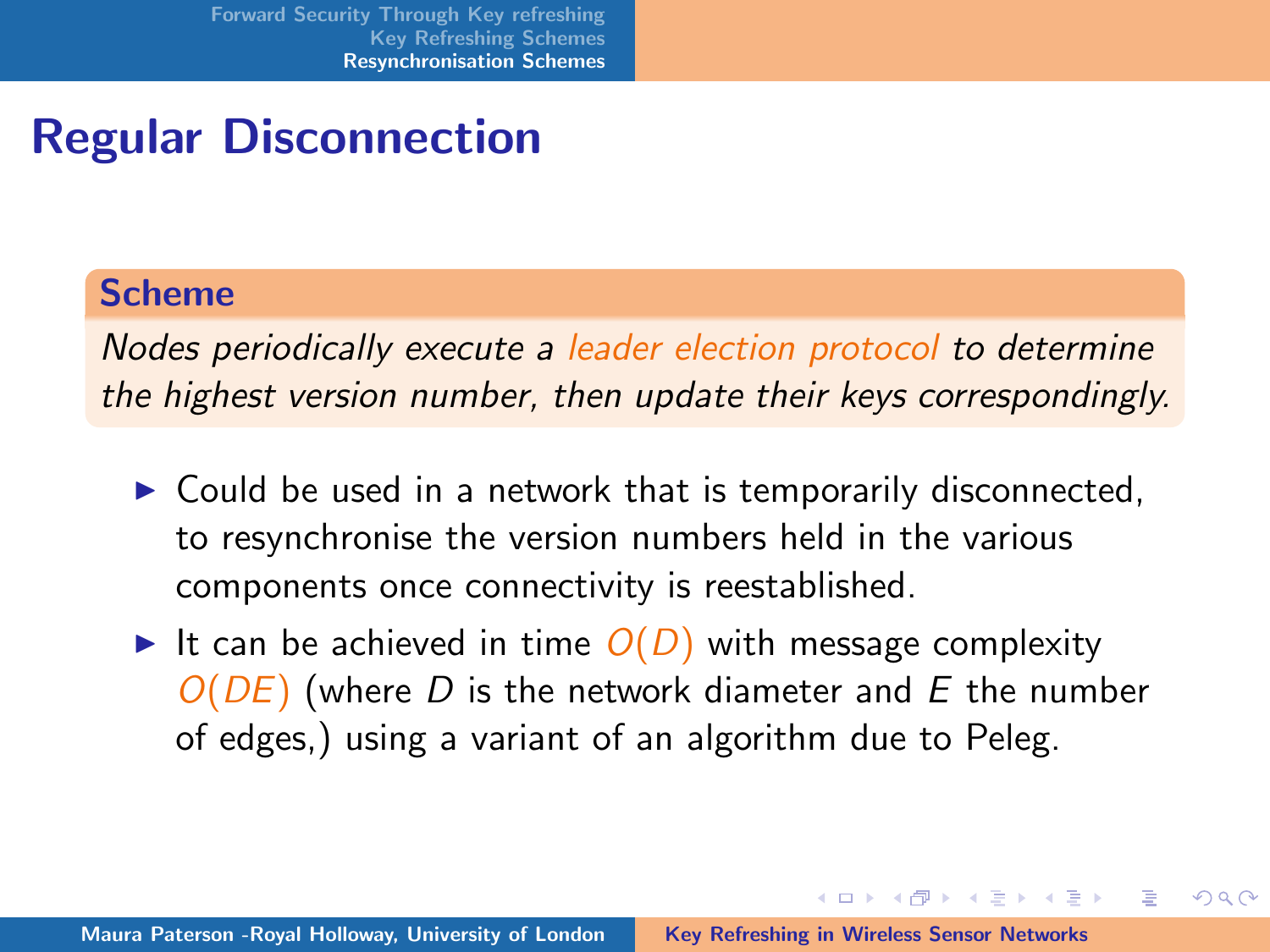

- nodes send tuples  $(s, y, d, v)$ 
	- $\blacktriangleright$  s=node id
	- $\blacktriangleright$  y=id of current most distant node
	- $\blacktriangleright$  d=max current distance
	- $\blacktriangleright$  v=highest known version number
- $\blacktriangleright$  nodes broadcast tuple in response to first broadcast they receive
- $\triangleright$  once they receive responses from all their neighbours they broadcast updated tuple
- $\blacktriangleright$  initiating node sends terminating condition when it receives tuples with identical d values in two consecutive pulses

K ロ ⊁ K 倒 ≯ K ミ ⊁ K ミ ⊁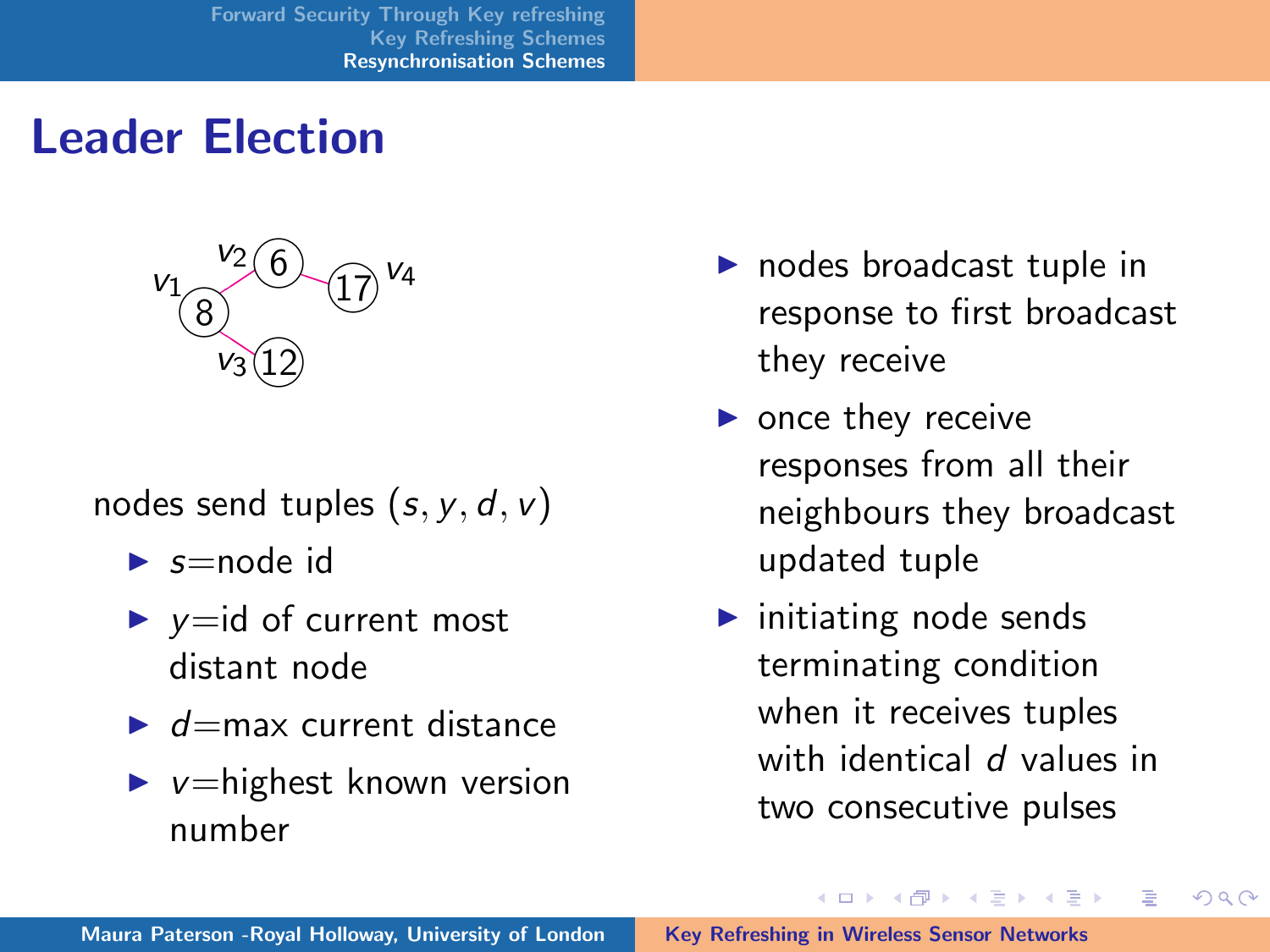[Forward Security Through Key refreshing](#page-2-0) [Key Refreshing Schemes](#page-5-0) [Resynchronisation Schemes](#page-9-0)

### Leader Election

K ロ ▶ K 御 ▶ K 君 ▶ K 君 ▶ ...

 $\equiv$ 

 $2Q$ 



Maura Paterson - Royal Holloway, University of London [Key Refreshing in Wireless Sensor Networks](#page-0-0)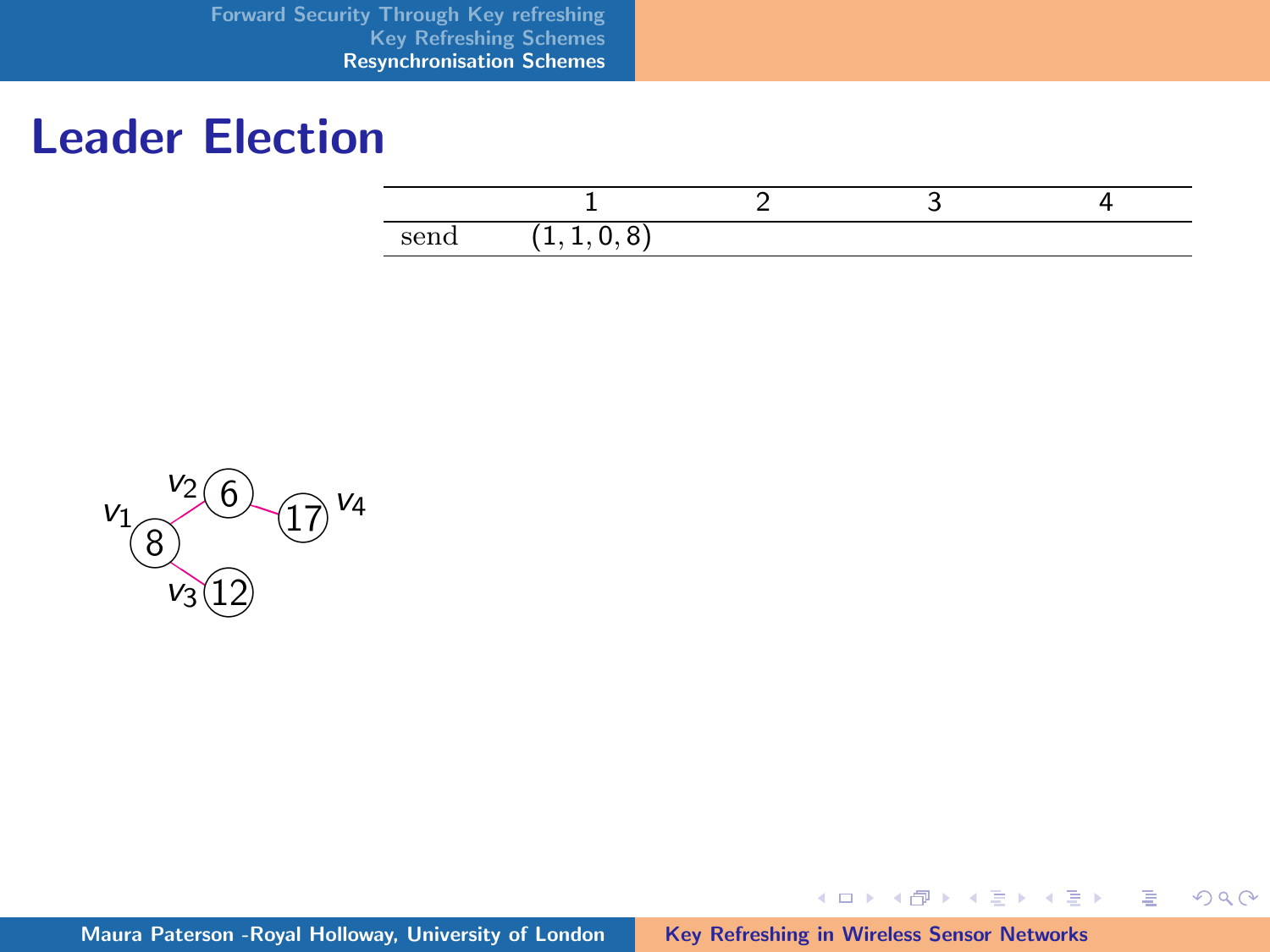| send    | $\circ$ |                         |               |  |
|---------|---------|-------------------------|---------------|--|
| receive |         | (1,1,0,8)               | (1,1,0,8)     |  |
| send    |         | 8<br>$\sim$<br><u>.</u> | 121<br>(3, 3, |  |

メロメ メ都 メメ きょうくきょう

 $\equiv$ 

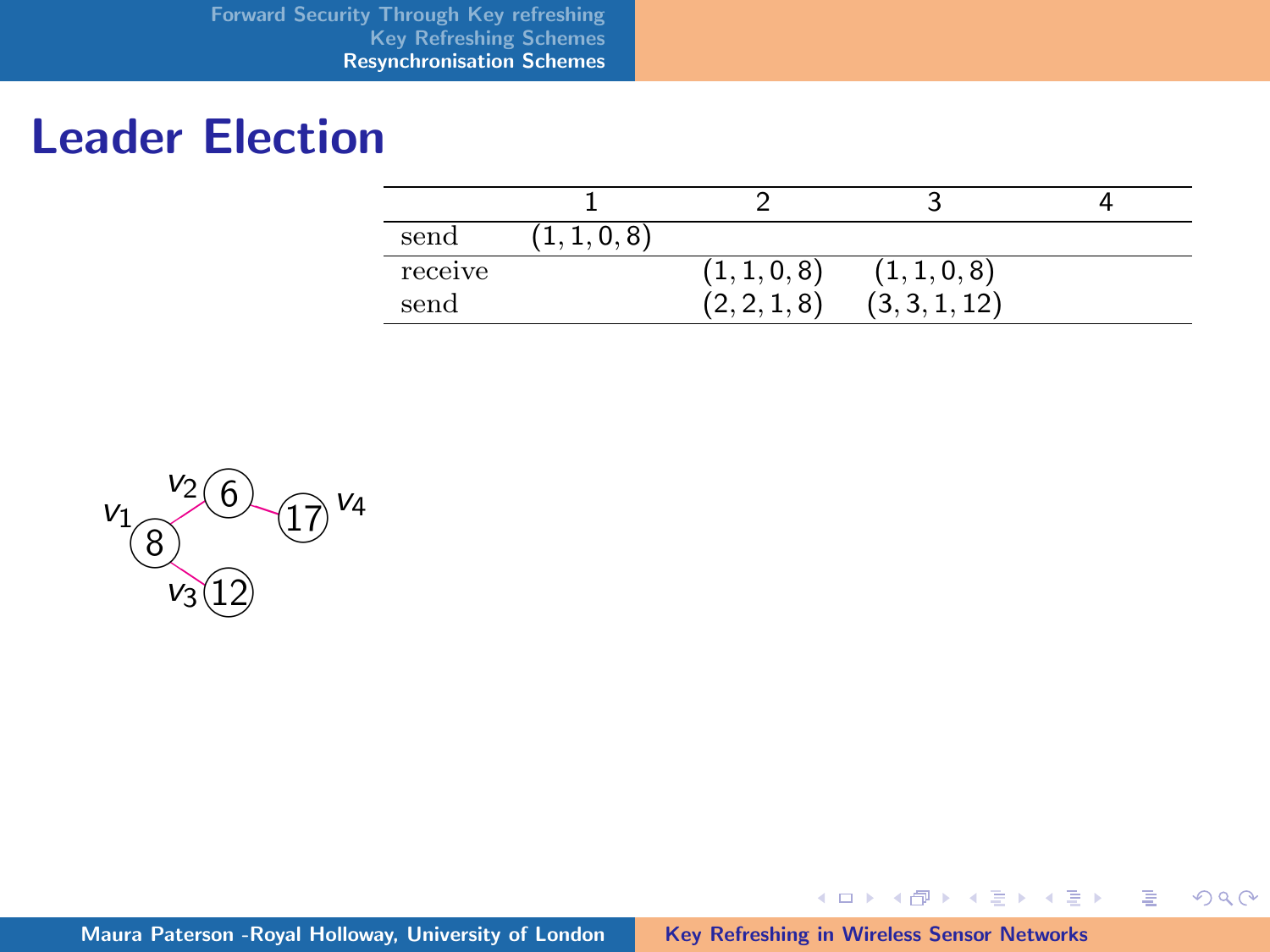| send    | (1, 1, 0, 8)  |              |               |               |
|---------|---------------|--------------|---------------|---------------|
| receive |               | (1, 1, 0, 8) | (1, 1, 0, 8)  |               |
| send    |               | (2, 2, 1, 8) | (3, 3, 1, 12) |               |
| receive | (2, 2, 1, 8)  |              |               | (2, 2, 1, 8)  |
|         | (3, 3, 1, 12) |              |               |               |
| send    | (1, 2, 1, 12) |              |               | (4, 4, 2, 17) |

メロメメ 御き メミメメ ミメン 差し

 $299$ 

$$
v_1 \overline{\overset{v_2}{8}} \overset{6}{\underset{v_3}{0}} \overset{v_4}{17}
$$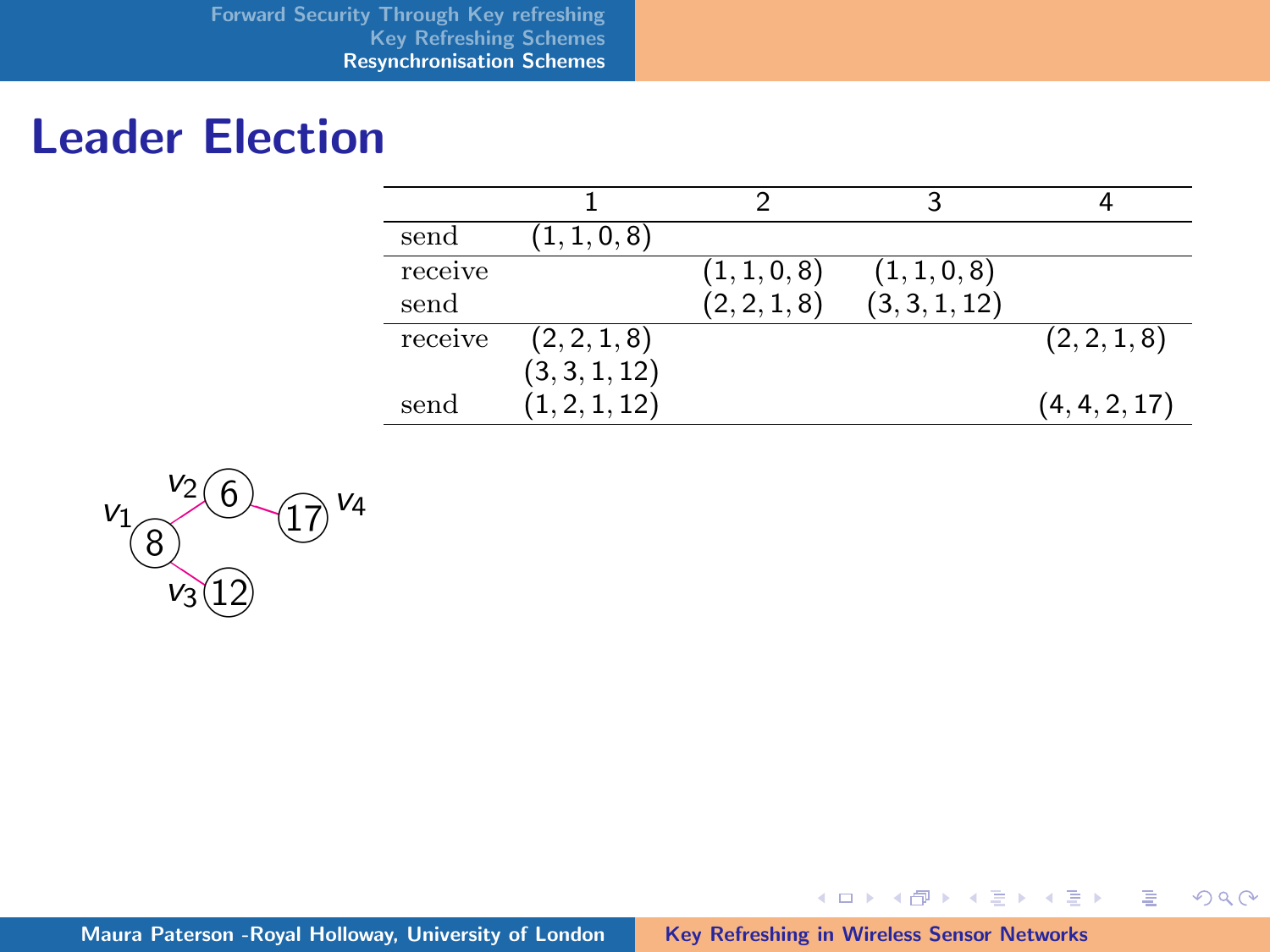|         |               | 2             | 3             |               |
|---------|---------------|---------------|---------------|---------------|
| send    | (1,1,0,8)     |               |               |               |
| receive |               | (1,1,0,8)     | (1, 1, 0, 8)  |               |
| send    |               | (2, 2, 1, 8)  | (3, 3, 1, 12) |               |
| receive | (2, 2, 1, 8)  |               |               | (2, 2, 1, 8)  |
|         | (3,3,1,12)    |               |               |               |
| send    | (1, 2, 1, 12) |               |               | (4, 4, 2, 17) |
| receive |               | (1, 2, 1, 12) | (1, 2, 1, 12) |               |
|         |               | (4, 4, 2, 17) |               |               |
| send    |               | (2, 4, 2, 17) | (3, 3, 1, 12) |               |
|         |               |               |               |               |

メロメメ 御き メミメメ ミメン 差し

 $299$ 

$$
v_1 \overline{\bigotimes^{v_2}_{v_3(12)}}^{v_4} v_4
$$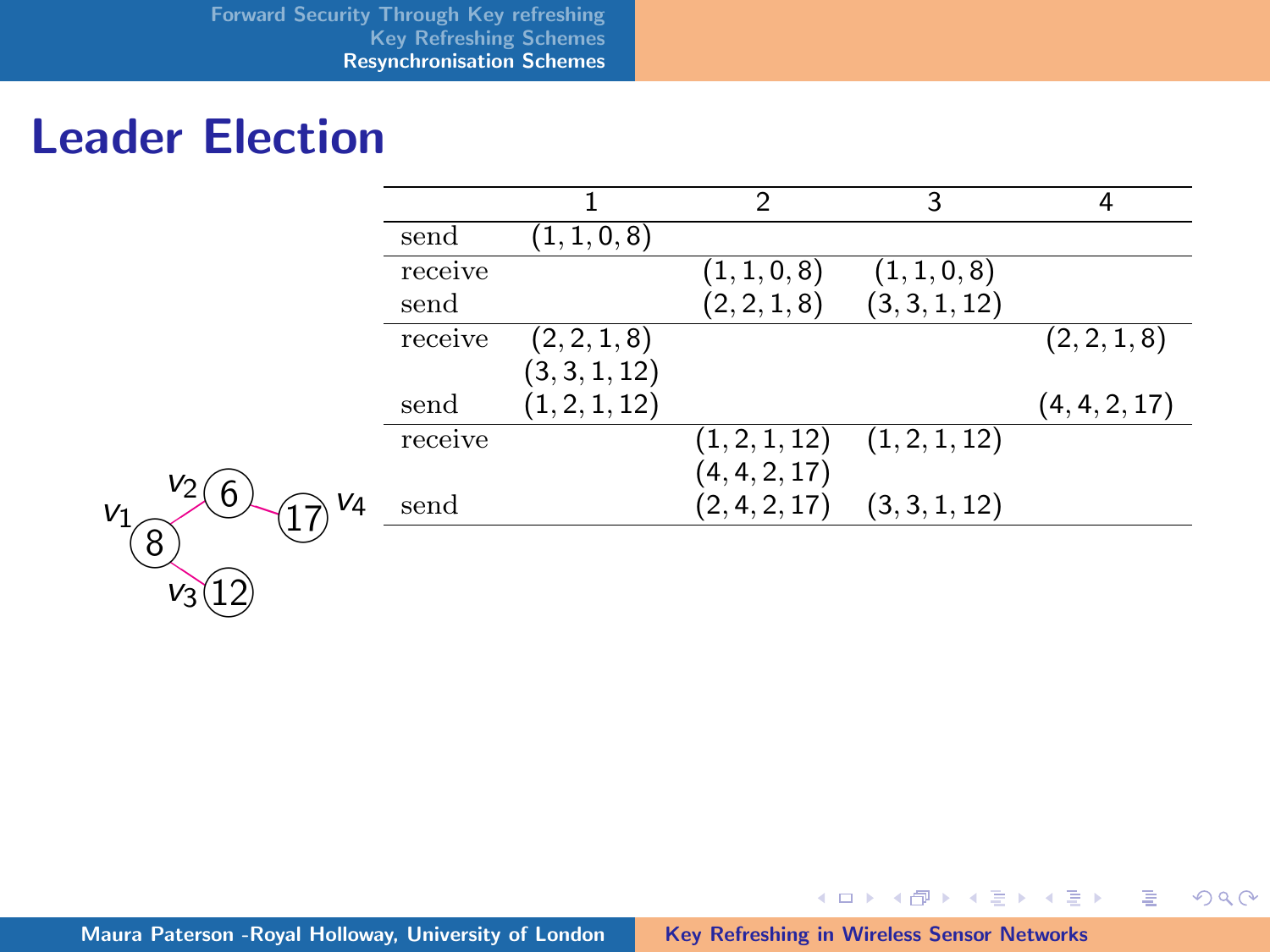|                                |         |               | $\overline{2}$ | 3             | 4             |
|--------------------------------|---------|---------------|----------------|---------------|---------------|
|                                | send    | (1, 1, 0, 8)  |                |               |               |
|                                | receive |               | (1,1,0,8)      | (1, 1, 0, 8)  |               |
|                                | send    |               | (2, 2, 1, 8)   | (3, 3, 1, 12) |               |
|                                | receive | (2, 2, 1, 8)  |                |               | (2, 2, 1, 8)  |
|                                |         | (3, 3, 1, 12) |                |               |               |
|                                | send    | (1, 2, 1, 12) |                |               | (4, 4, 2, 17) |
|                                | receive |               | (1, 2, 1, 12)  | (1, 2, 1, 12) |               |
|                                |         |               | (4, 4, 2, 17)  |               |               |
| V <sub>4</sub>                 | send    |               | (2,4,2,17)     | (3, 3, 1, 12) |               |
|                                | receive | (2, 4, 2, 17) |                |               | (2, 4, 2, 17) |
|                                |         | (3,2,1,12)    |                |               |               |
|                                | send    | (1,4,2,17)    |                |               | (4, 4, 2, 17) |
| V2<br>6<br>V <sub>1</sub><br>8 |         |               |                |               |               |

メロメ メ都 メメ きょうくきょう

重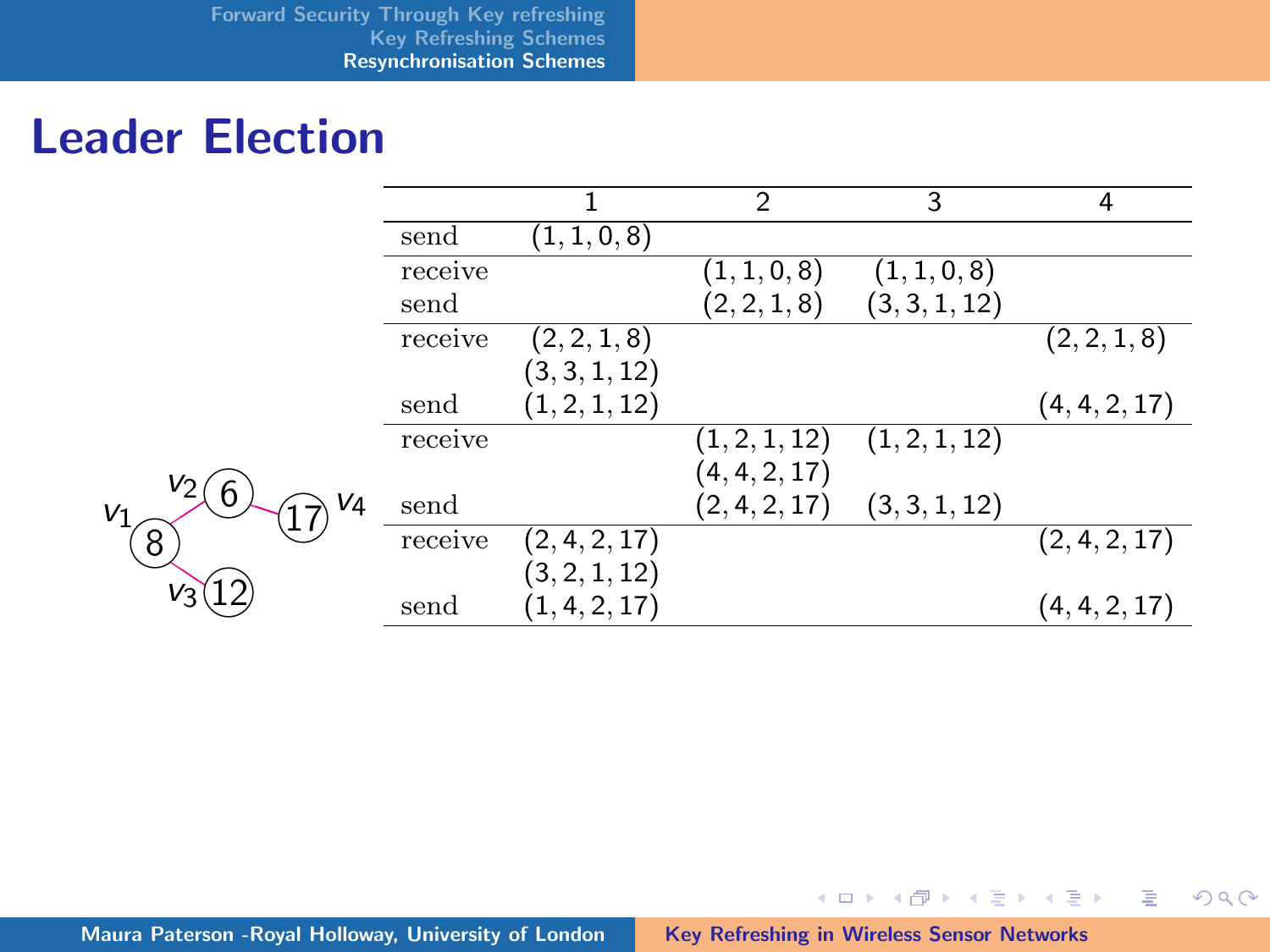|                           |         |               | 2                       | 3             | 4             |
|---------------------------|---------|---------------|-------------------------|---------------|---------------|
|                           | send    | (1,1,0,8)     |                         |               |               |
|                           | receive |               | (1,1,0,8)               | (1, 1, 0, 8)  |               |
|                           | send    |               | (2, 2, 1, 8)            | (3, 3, 1, 12) |               |
|                           | receive | (2, 2, 1, 8)  |                         |               | (2, 2, 1, 8)  |
|                           |         | (3, 3, 1, 12) |                         |               |               |
|                           | send    | (1, 2, 1, 12) |                         |               | (4, 4, 2, 17) |
|                           | receive |               | $\left(1,2,1,12\right)$ | (1, 2, 1, 12) |               |
| V2                        |         |               | (4, 4, 2, 17)           |               |               |
| 6<br>V <sub>4</sub><br>V1 | send    |               | (2, 4, 2, 17)           | (3, 3, 1, 12) |               |
| 8                         | receive | (2, 4, 2, 17) |                         |               | (2, 4, 2, 17) |
|                           |         | (3, 2, 1, 12) |                         |               |               |
| $V_3$                     | send    | (1, 4, 2, 17) |                         |               | (4, 4, 2, 17) |
|                           | receive |               | (1, 4, 2, 17)           | (1, 4, 2, 17) |               |
|                           |         |               | (4, 4, 2, 17)           |               |               |
|                           | send    |               | (2, 4, 2, 17)           | (3, 4, 2, 17) |               |

メロメメ 倒 メメ きょくきょうき

 $299$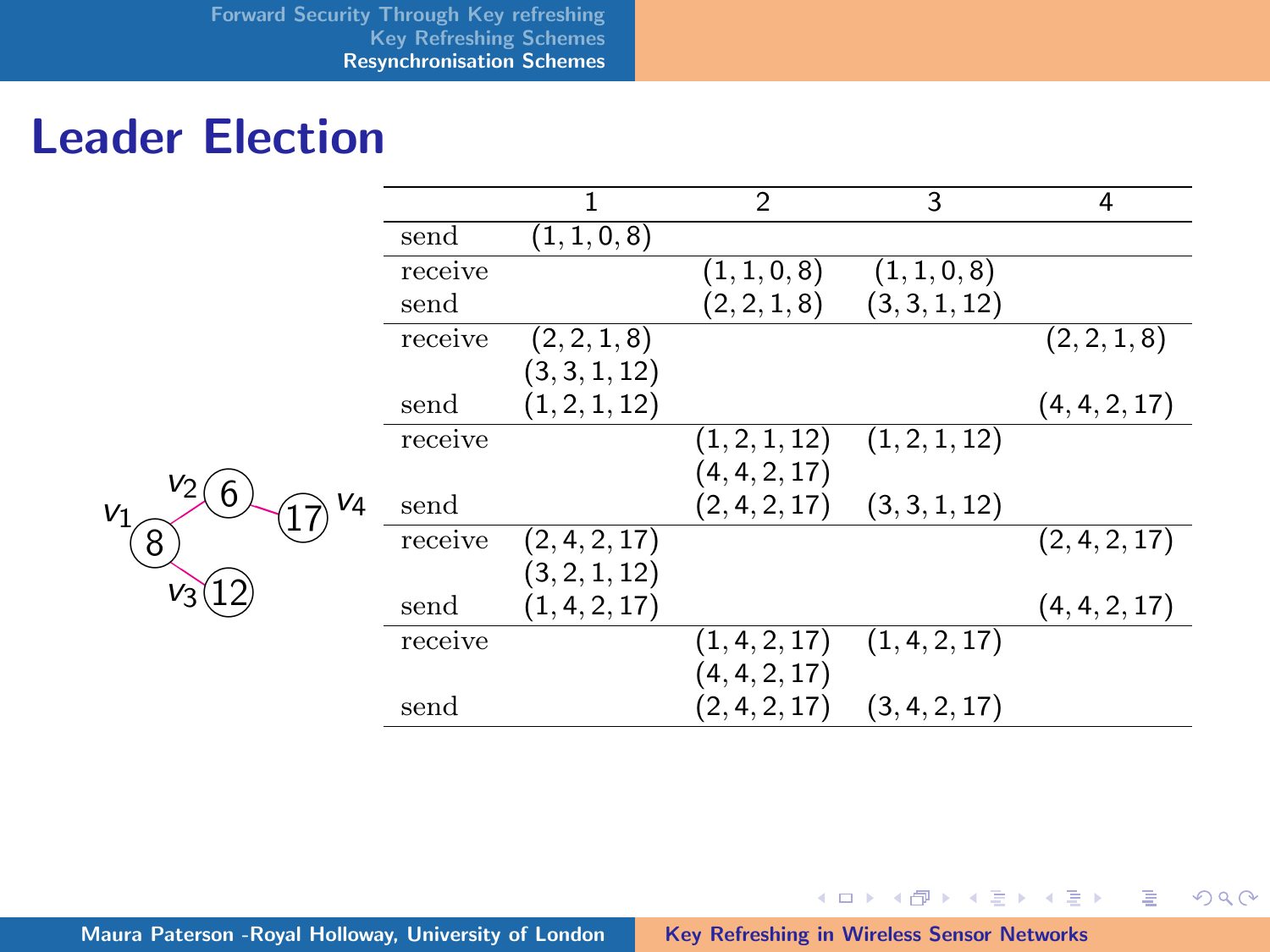|                  |         | 1             | $\overline{2}$ | 3             | 4             |
|------------------|---------|---------------|----------------|---------------|---------------|
|                  | send    | (1,1,0,8)     |                |               |               |
|                  | receive |               | (1, 1, 0, 8)   | (1, 1, 0, 8)  |               |
|                  | send    |               | (2, 2, 1, 8)   | (3, 3, 1, 12) |               |
|                  | receive | (2, 2, 1, 8)  |                |               | (2, 2, 1, 8)  |
|                  |         | (3, 3, 1, 12) |                |               |               |
|                  | send    | (1, 2, 1, 12) |                |               | (4, 4, 2, 17) |
|                  | receive |               | (1, 2, 1, 12)  | (1, 2, 1, 12) |               |
| $V_2$            |         |               | (4, 4, 2, 17)  |               |               |
| 6<br>V4<br>$V_1$ | send    |               | (2, 4, 2, 17)  | (3,3,1,12)    |               |
| $8\phantom{.}8$  | receive | (2, 4, 2, 17) |                |               | (2, 4, 2, 17) |
|                  |         | (3, 2, 1, 12) |                |               |               |
| $V_3$            | send    | (1, 4, 2, 17) |                |               | (4, 4, 2, 17) |
|                  | receive |               | (1, 4, 2, 17)  | (1, 4, 2, 17) |               |
|                  |         |               | (4, 4, 2, 17)  |               |               |
|                  | send    |               | (2, 4, 2, 17)  | (3, 4, 2, 17) |               |
|                  | receive | (2, 4, 2, 17) |                |               | (2, 4, 2, 17) |
|                  |         | (3, 4, 2, 17) |                |               |               |
|                  | send    | (0, 4, 2, 17) |                |               | (4, 4, 2, 17) |

Maura Paterson -Royal Holloway, University of London [Key Refreshing in Wireless Sensor Networks](#page-0-0)

メロメ メ都 メメ きょうくきょう

ミー  $299$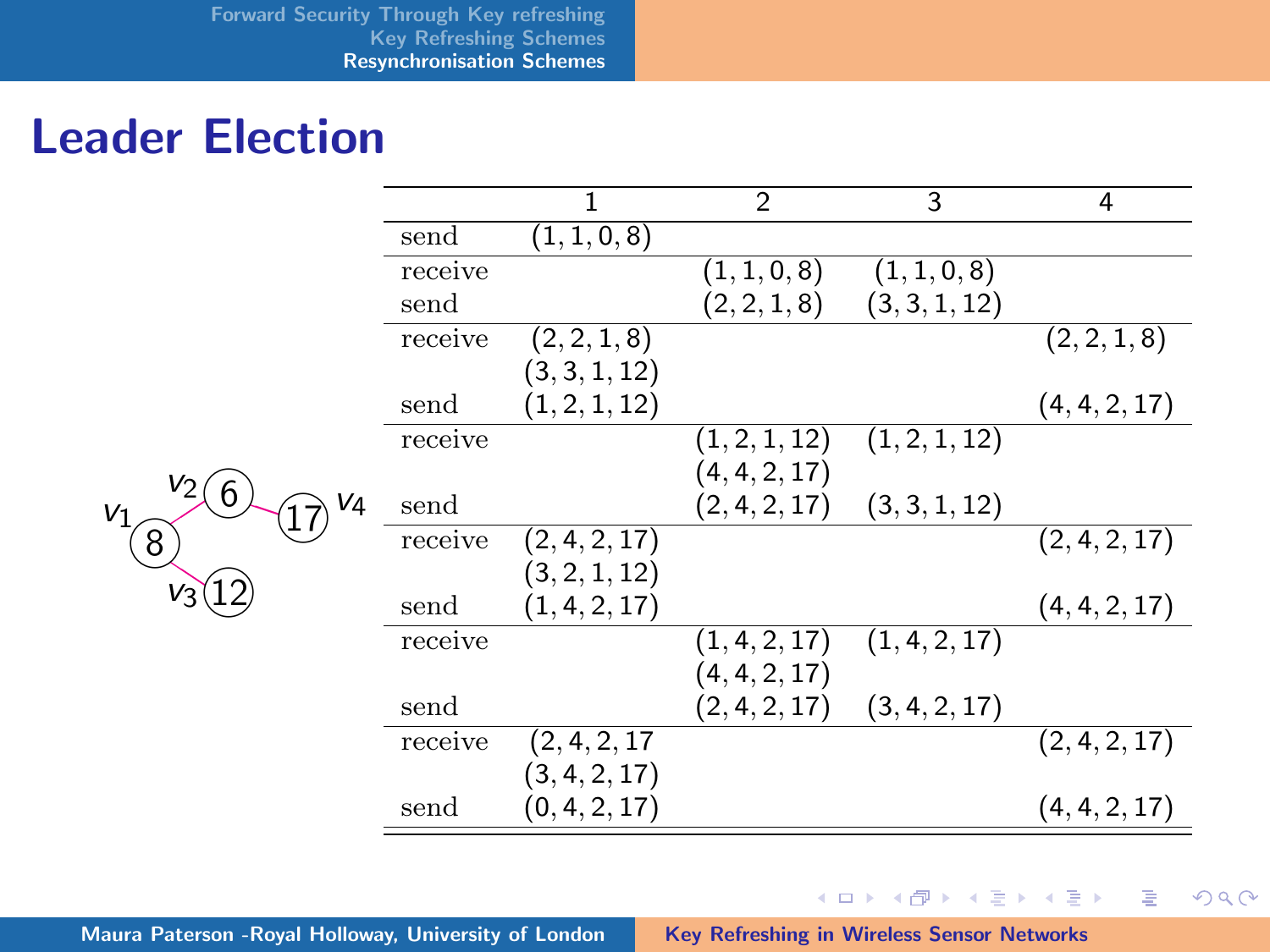# Summary of Techniques

| <b>Scheme</b>     | <b>Required Network</b>                                            | <b>Suitable Application</b> |
|-------------------|--------------------------------------------------------------------|-----------------------------|
|                   | <b>Properties</b>                                                  | <b>Environments</b>         |
| Key Refreshing    |                                                                    |                             |
| Mauw et al.       | nodes communicate directly<br>with the base station                |                             |
| Klonowski et al.  | keys are shared by pairs of<br>nodes                               |                             |
| 1. Event-driven   | frequent occurrence of a synchronised clocks<br>network-wide event |                             |
| 2. Elooded        | frequent flooding of messages frequent flooding                    |                             |
| 3. Message-driven |                                                                    | any                         |

メロメ メタメ メミメ メミメー

重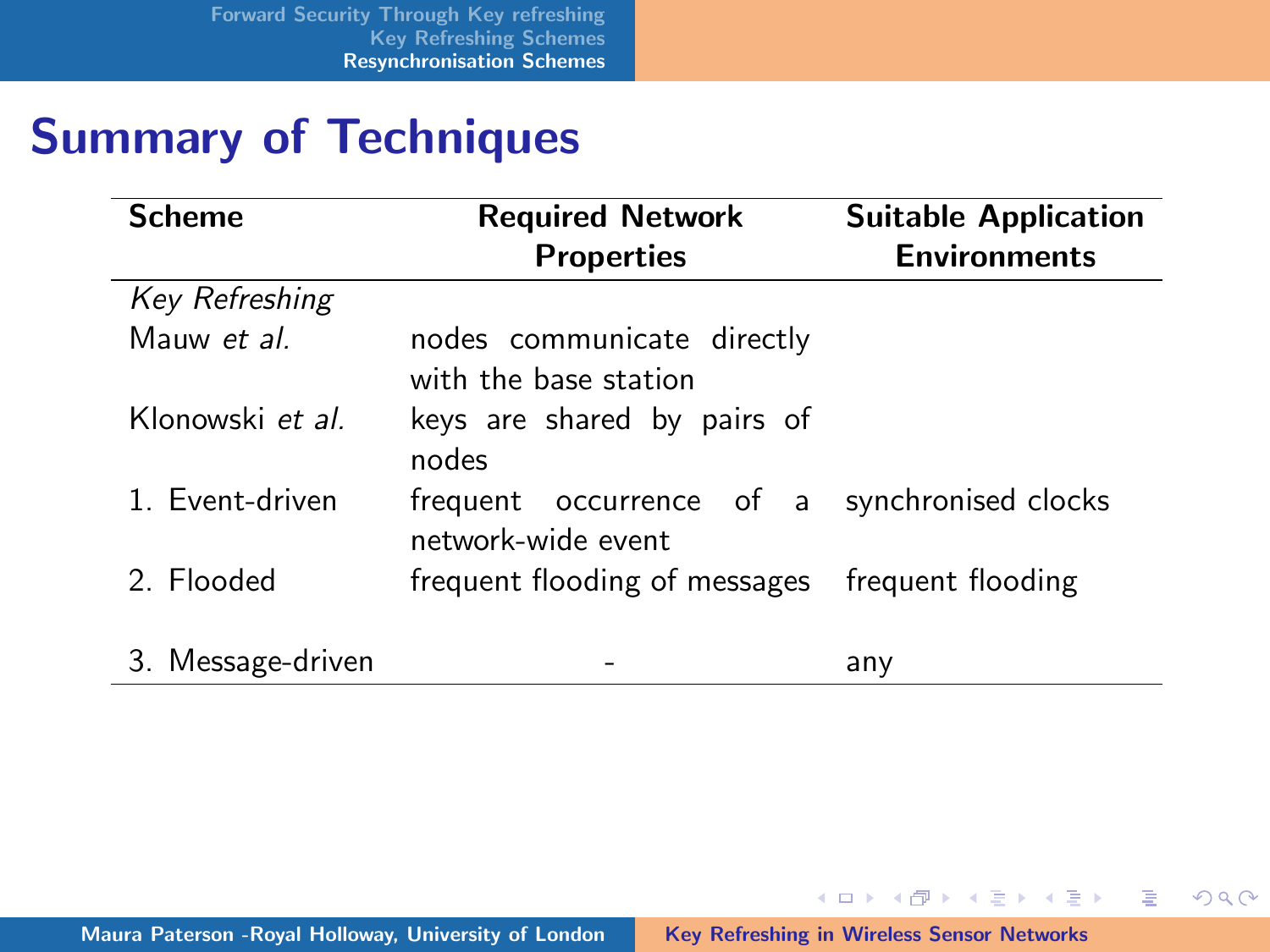# Summary of Techniques

| <b>Scheme</b>     | <b>Required Network</b><br><b>Properties</b>     | <b>Suitable Application</b><br><b>Environments</b>     |
|-------------------|--------------------------------------------------|--------------------------------------------------------|
| Resynchronisation |                                                  |                                                        |
| Periodic          | event                                            | occasional network-wide infrequent network-wide events |
| <b>Flooded</b>    | capable of<br>ing occasional flooded<br>messages | support- infrequent local events                       |
| Leader Election   |                                                  | regular disconnection                                  |

メロメ メ都 ドメ ミメ メミメー

 $\equiv$